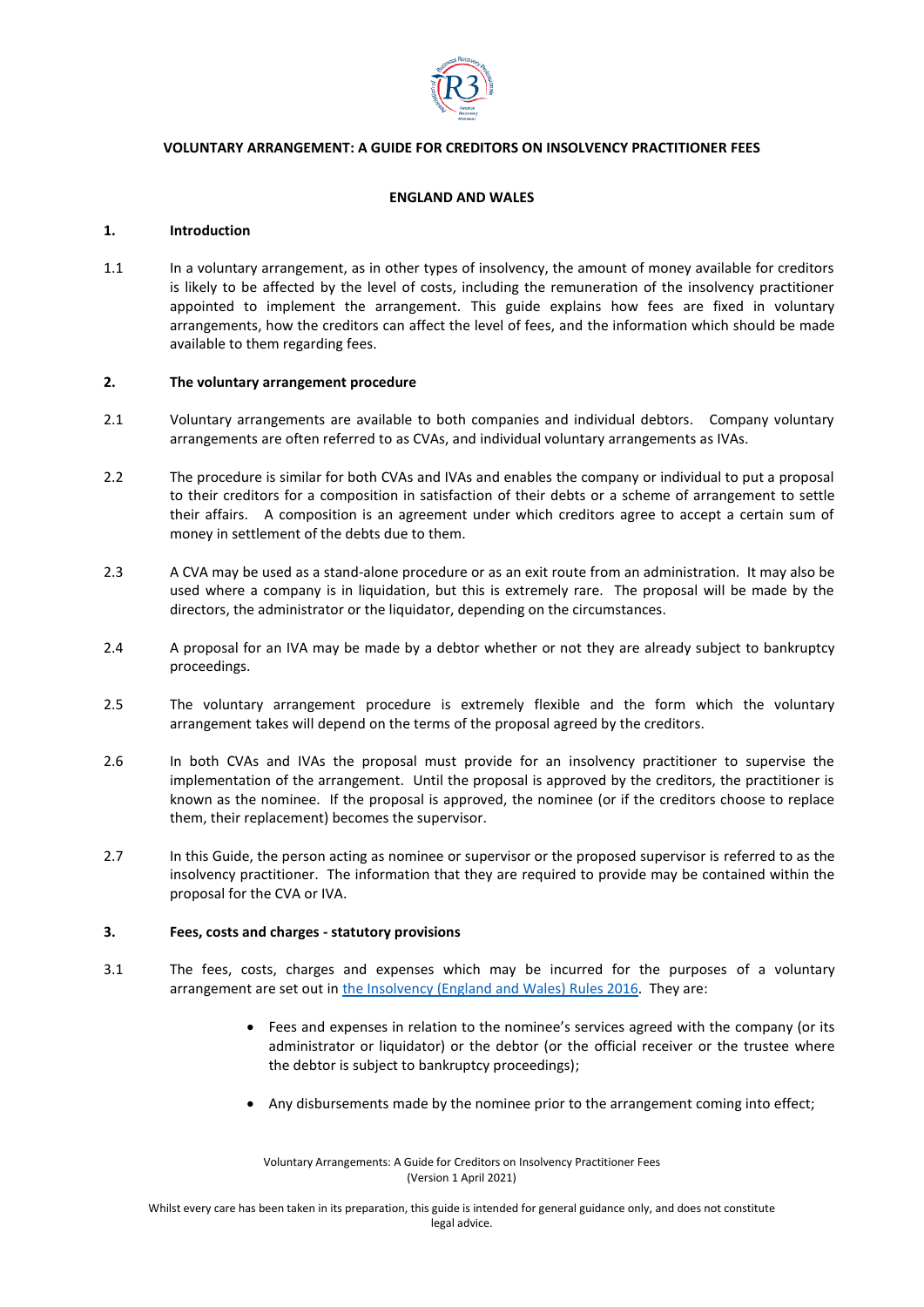

- any fees or expenses which:
	- are sanctioned by the terms of the arrangement (see below), or
	- where they are not sanctioned by the terms of the arrangement, would be payable, or correspond to those which would be payable, in an administration, winding up or bankruptcy (as the case may be).
- 3.2 The rules require the following matters to be stated or otherwise dealt with in the proposal:
	- The amount proposed to be paid to the nominee (as such) by way of fees and expenses, and
	- How the fees and expenses of the supervisor will be determined and paid.
- 3.3 The rules do not specify on what basis the fees of the nominee or supervisor is to be calculated. This is for agreement between the debtor or the company and the creditors. The fees may be stated as a fixed sum, as a percentage of funds coming into the arrangement or by reference to the time costs of the nominee or supervisor and their staff.

## **4. The role of the creditors**

4.1 It is for the creditors to decide whether to agree the terms relating to remuneration along with the other provisions of the proposal. The creditors have the power to modify any of the terms of the proposal (with the consent of the debtor in the case of an IVA), including those relating to the fixing of remuneration. The nominee should be prepared to disclose the basis of their fees, and proposals for charging the supervisor's fees to the creditors. Although there are no further statutory provisions relating to remuneration in voluntary arrangements, the terms of the proposal may provide for the establishment of a committee of creditors and may include among its functions the fixing of the supervisor's remuneration.

#### **5. What information should the creditors receive?**

#### **5.1 General principles**

- 5.1.1 Those responsible for approving payments to the nominee, supervisor or associates of the insolvency practitioner or their firm should be provided with sufficient information to make an informed judgement about the reasonableness of their requests.
- 5.1.2 The nominee/supervisor should provide an indication of the likely return to creditors when seeking approval for the basis of their remuneration.
- 5.1.3 Information provided by the nominee, supervisor or proposed supervisor should be presented in a manner which is transparent, consistent throughout the life of the case and useful to creditors and other interested parties, whilst being proportionate to the case.
- 5.1.4 Where approval for fees to be paid from arrangement funds is sought on more than one basis (e.g. as a set amount and a percentage of funds received), it should be clearly stated to which part of the insolvency practitioner's activities each basis relates.
- 5.1.5 Payments to an insolvency practitioner from the arrangement funds should be fair and reasonable reflections of the work necessarily and properly undertaken in respect of the insolvency practitioner's appointment. These payments should not be approved by any party with whom the insolvency practitioner has a professional or personal relationship which gives rise to a conflict of interest. Those

Voluntary Arrangements: A Guide for Creditors on Insolvency Practitioner Fees (Version 1 April 2021)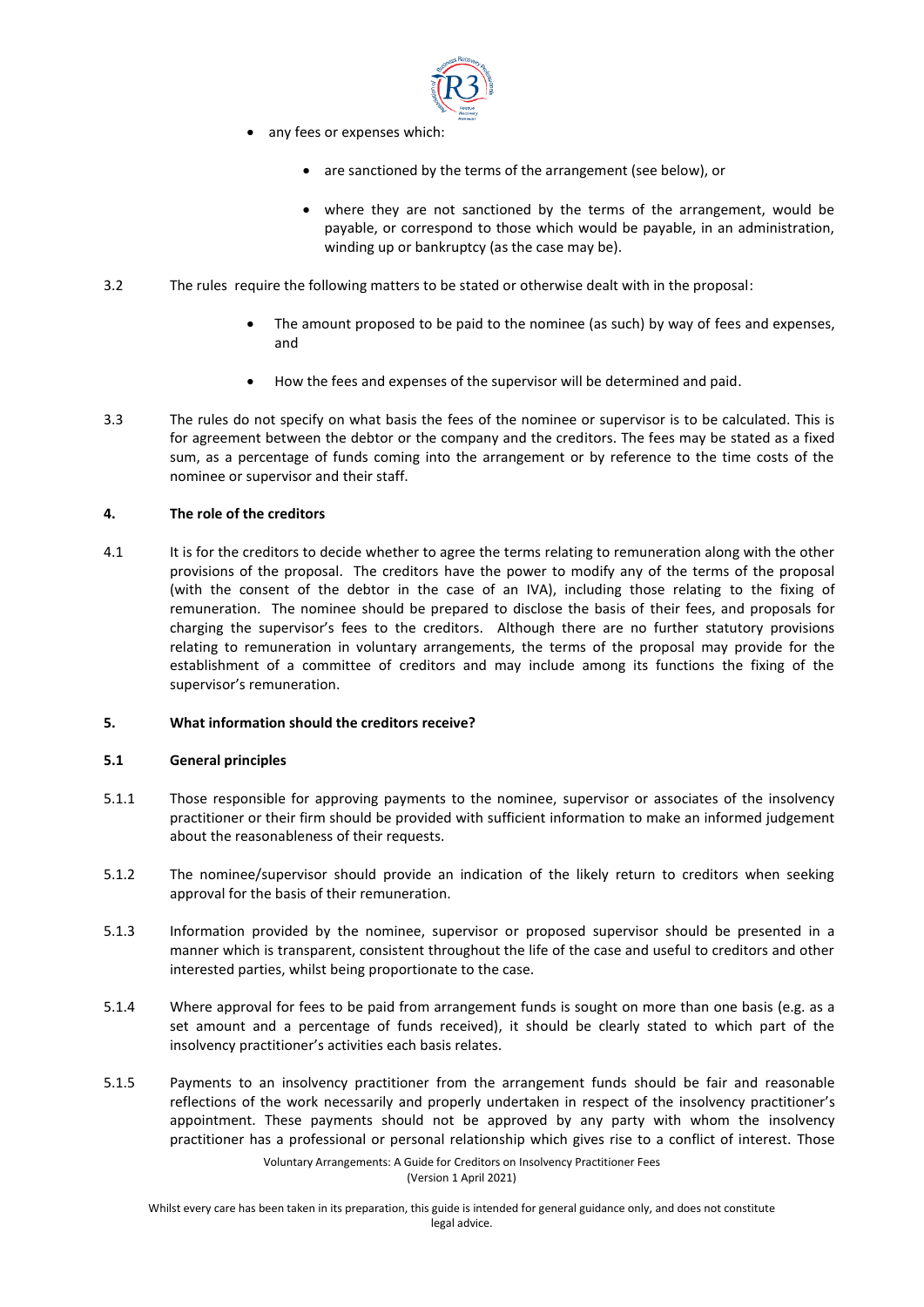

responsible for approving payments from the arrangement funds to an insolvency practitioner or their associates should be provided with sufficient information to enable them to make an informed judgement about the reasonableness of the insolvency practitioner's requests.

- 5.1.6 Information provided by the insolvency practitioner about payments made from arrangement funds should be presented in a manner which is transparent, consistent throughout the life of the appointment and useful to creditors and other interested parties, whilst being proportionate to the circumstances of the appointment.
- 5.1.7 A nominee/supervisor should disclose:
	- a) all payments, arising from the insolvency appointment to the nominee/supervisor or their associates;
	- b) the form and nature of any professional or personal relationships between the nominee/supervisor and their associates.
- 5.1.8 The nominee/supervisor should inform creditors and other interested parties of their rights under insolvency legislation and should advise them how they may access suitable information setting out their rights within the first communication with them and in each subsequent report.
- 5.1.9 Where a nominee/supervisor sub-contracts work that could otherwise be carried out by them or their staff, this should be drawn to the attention of creditors and other interested parties with an explanation of why it is being done, what is being done, and how much it will cost.
- 5.1.10 Where the company may require additional specialist assistance that will not be provided by the supervisor, the CVA proposal must explain this, the reason why such assistance may be necessary and the costs of such assistance.

#### **5.2 Key issues**

- 5.2.1 The key issues of concern to those with a financial interest in the level of payments from the insolvency estate will commonly be:
	- The work the nominee/supervisor anticipates will be done, and why that work is necessary;
	- The anticipated payment for that work;
	- Whether it is anticipated that the work done will provide a financial benefit to creditors, and if so what anticipated benefit (or if the work provided no direct financial benefit, but was required by statute);
	- The work actually done and why that was necessary;
	- The actual payment for the work;
	- Whether the work has provided a financial benefit to creditors, and if so what benefit (or if the work provided no direct financial benefit, but was required by statute)
- 5.2.2 When providing information about payments from the voluntary arrangement estate, the nominee/supervisor should do so in a way which clearly explains the key issues. Narrative explanations should be provided to support any numerical information supplied. Such an approach allows creditors and other interested parties to better recognise the nature of a nominee/supervisor's role and the work they intend to undertake, or have undertaken, in accordance with the key issues.

Voluntary Arrangements: A Guide for Creditors on Insolvency Practitioner Fees (Version 1 April 2021)

Whilst every care has been taken in its preparation, this guide is intended for general guidance only, and does not constitute legal advice.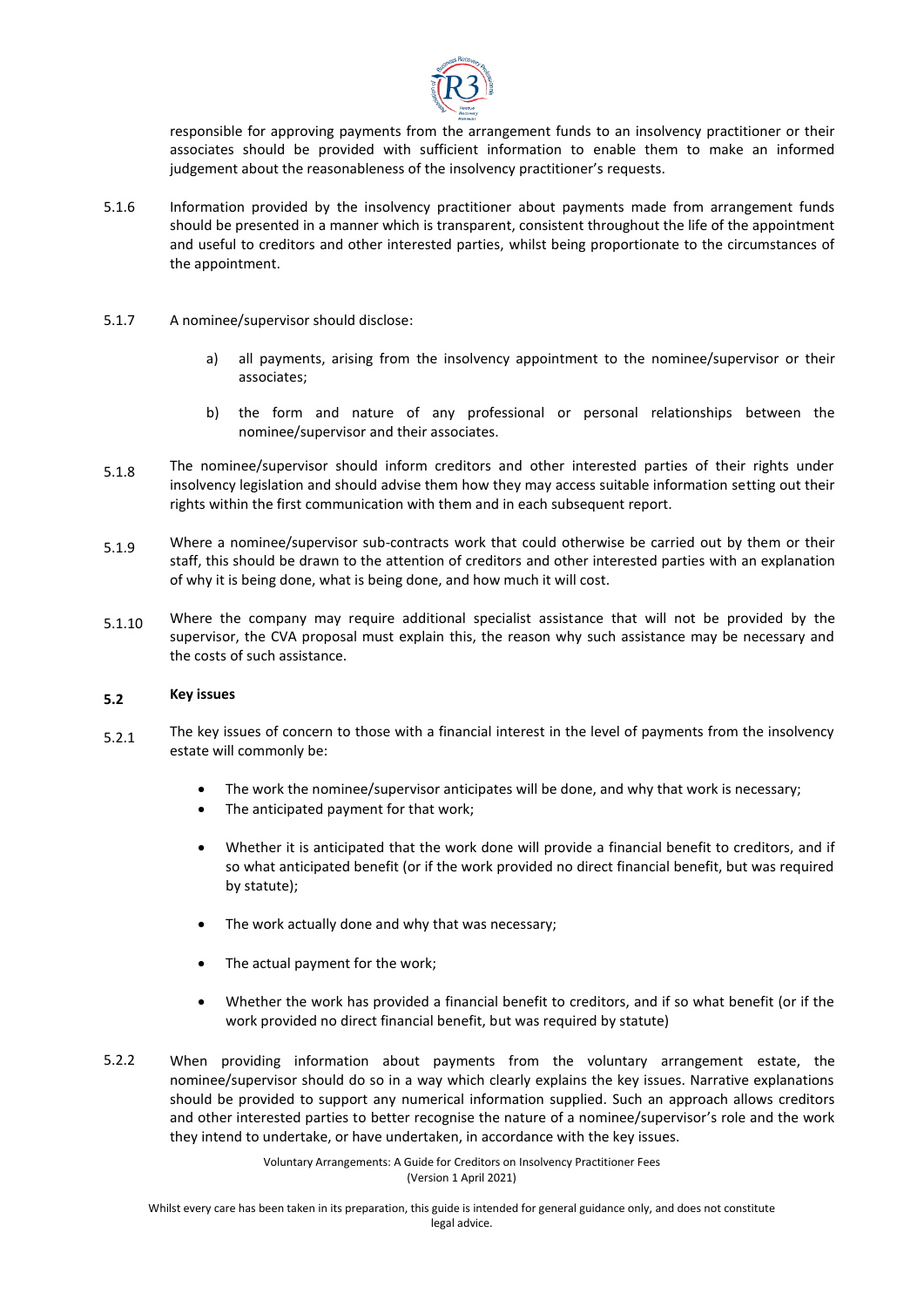

5.2.3 Where approval for a set fee or percentage basis is sought, the insolvency practitioner should explain why the basis requested is expected to produce a fair and reasonable reflection of the work that the insolvency practitioner anticipates will be undertaken. Where a set amount or a percentage basis is being used, an explanation should be provided of the direct costs included. The insolvency practitioner should not seek to separately recover sums already included in a set amount or percentage basis fee and should be transparent in presenting any information.

## **6 Expenses**

- 6.1 The proposal should include full disclosure of all expenses anticipated to be incurred during the arrangement (see paragraph [7.1\)](#page-3-0).
- 6.2 Expenses are any payments from the arrangement which are neither a nominee/supervisor's remuneration nor a distribution to a creditor or a member. Expenses also include disbursements. Disbursements are payments which are first met by the nominee/supervisor, and then reimbursed to the nominee/supervisor from the arrangement.
- 6.3 Expenses are divided into those that do not need approval before they are charged to the arrangement (category 1) and those that do (category 2).
	- Category 1 expenses: These are payments to persons providing the service to which the expense relates who are not an associate of the nominee/supervisor. Category 1 expenses can be paid without prior approval.
	- Category 2 expenses: These are payments to associates or which have an element of shared costs. Before being paid, category 2 expenses require approval in the same manner as a nominee/supervisor's remuneration. Category 2 expenses require approval whether paid directly from the arrangement or as a disbursement.
- 6.4 When seeking approval of category 2 expenses, the nominee/supervisor should explain, for each expense, the basis on which the expense is being charged to the arrangement. Any shared or allocated payments incurred by the nominee/supervisor or their firm are to be treated as category 2 expenses and approval sought before payment.
- 6.5 The following are not permissible as either remuneration or an expense:
	- a) an expense or any other charge calculated as a percentage of remuneration;
	- b) an administration fee or charge additional to a nominee/supervisor's remuneration;
	- c) the recovery of any overheads other than those absorbed in the charge out rates.

# **7. Progress reports and the provision of additional information**

<span id="page-3-0"></span>7.1 Following approval of the arrangement, the supervisor should ensure that full disclosure is made, in reports to creditors, of the costs of the arrangement and of any other sources of income of the supervisor, their associates, or the supervisor's firm, in relation to the case. The supervisor should specify the amount of the remuneration they haves drawn, in accordance with the terms of the proposal (as approved). Any disclosure by the supervisor of payments, remuneration and expenses should be of assistance to those who have a financial interest in the level of payments in understanding what was done, why it was done and how much it costs. Reports should include a narrative update in respect of the supervisor's activity during the period being reported upon and on a cumulative basis.

> Voluntary Arrangements: A Guide for Creditors on Insolvency Practitioner Fees (Version 1 April 2021)

Whilst every care has been taken in its preparation, this guide is intended for general guidance only, and does not constitute legal advice.